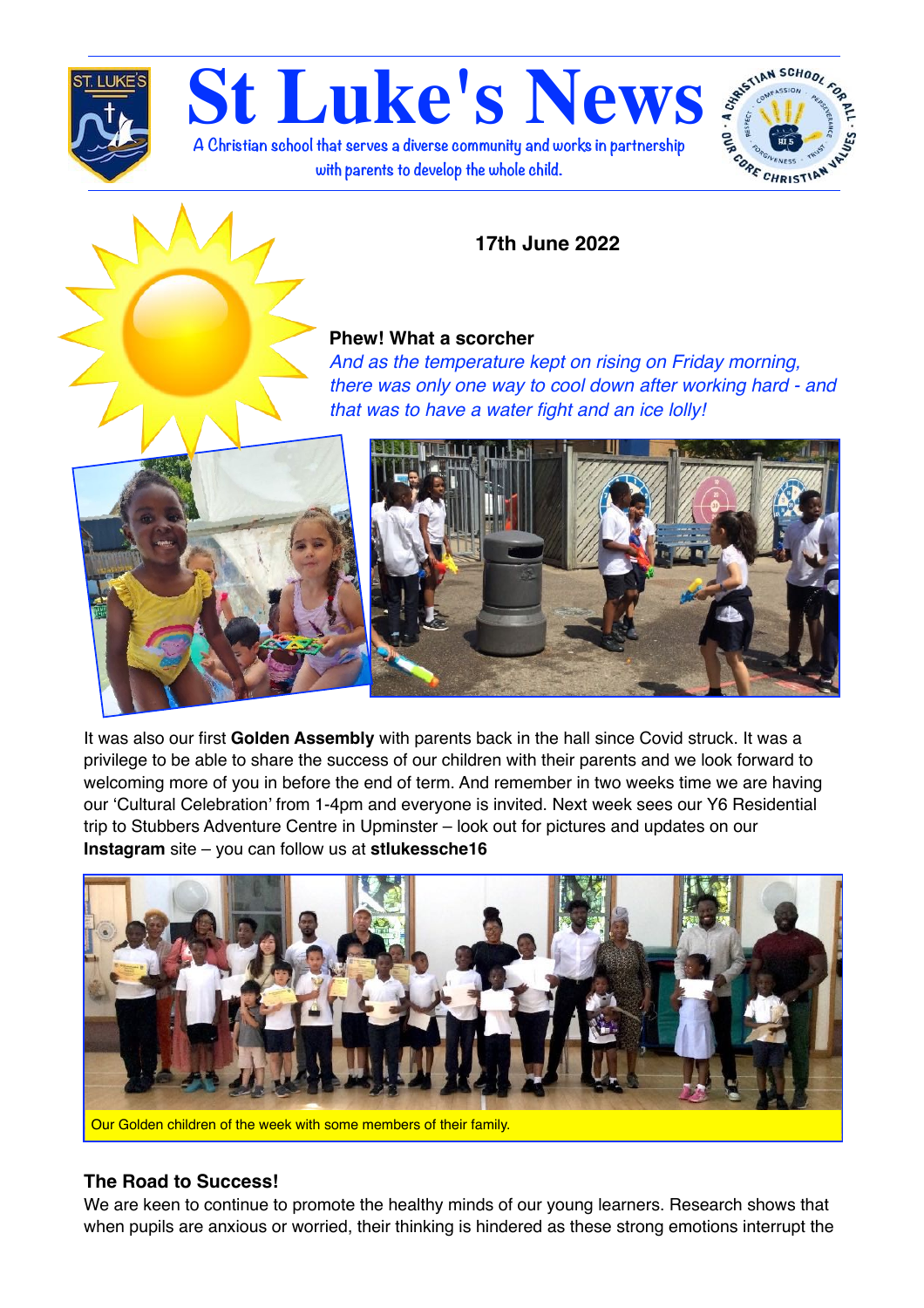working memory and make learning difficult. To ensure we break this cycle of fear and avoidance, we have looked into the positive impact of **using games to make learning more fun**.

The online platforms we have bought for our pupils are a great way for your child to prepare for school, or help them catch up if they are struggling. Please encourage your child to log on for some 'guilt-free' screen time! *Research has shown that those who log on for 20-40 mins a day have higher levels of involvement in school, achieve better grades and SATs results, get into higher sets in secondary school and find entry to grammar schools with 11+ tests to be less of a challenge.*



*Reading eggs* is an early reading platform that teaches phonics and early reading, then moves onto teaching grammar and comprehension. Through **fun and engaging** games, pupils are able to build fluency. Learning to read online is fun as they combine reading books with online reading games and activities.



*Times Tables Rock Stars* is a **carefully sequenced** programme to boost times tables recall and maths confidence. TT Rock Stars gives students the right questions at the right time; this ensures that Mathletics students don't find it too easy or too difficult. *Mathletics* is a

great way for pupils to **reinforce the learning in the classroom** through more practice.

These games are **motivational and confidence building**, ensuring our pupils maximise all opportunities to **practise their skills both in school and at home** and is a constructive use of screen time that you allow your children to have.

#### **Governor News**

The Curriculum sub committee of the Full Governing Board presented our award winning Y4 pupil with a present in recognition of her poem '*Poseidon*' which won the Mighty Oak prize for the best poem in a public speaking competition earlier this year.

Also regarding our Governing Body, a vacancy has arisen for a **Parent Governor** (I sent a link out on *Schoolping* last week). If you are interested in standing for election as a Parent Governor please email me at:

#### [ht@st-lukes.newham.sch.uk](mailto:ht@st-lukes.newham.sch.uk)



#### **The Eco Committee joins forces with Wickes**

On Friday the Eco Committee went to negotiate with the staff at *Wickes* for some donations to fix and upgrade the Eco Garden. They met with Del and convinced him to donate some really useful resources for our garden. Great work by the committee.



Del shows the Committee members what might be of use to them - and their eventual haul of goodies!

**Stranger Danger: We have had a report of a man staring at children in Kier Hardie Park, please be vigilant.**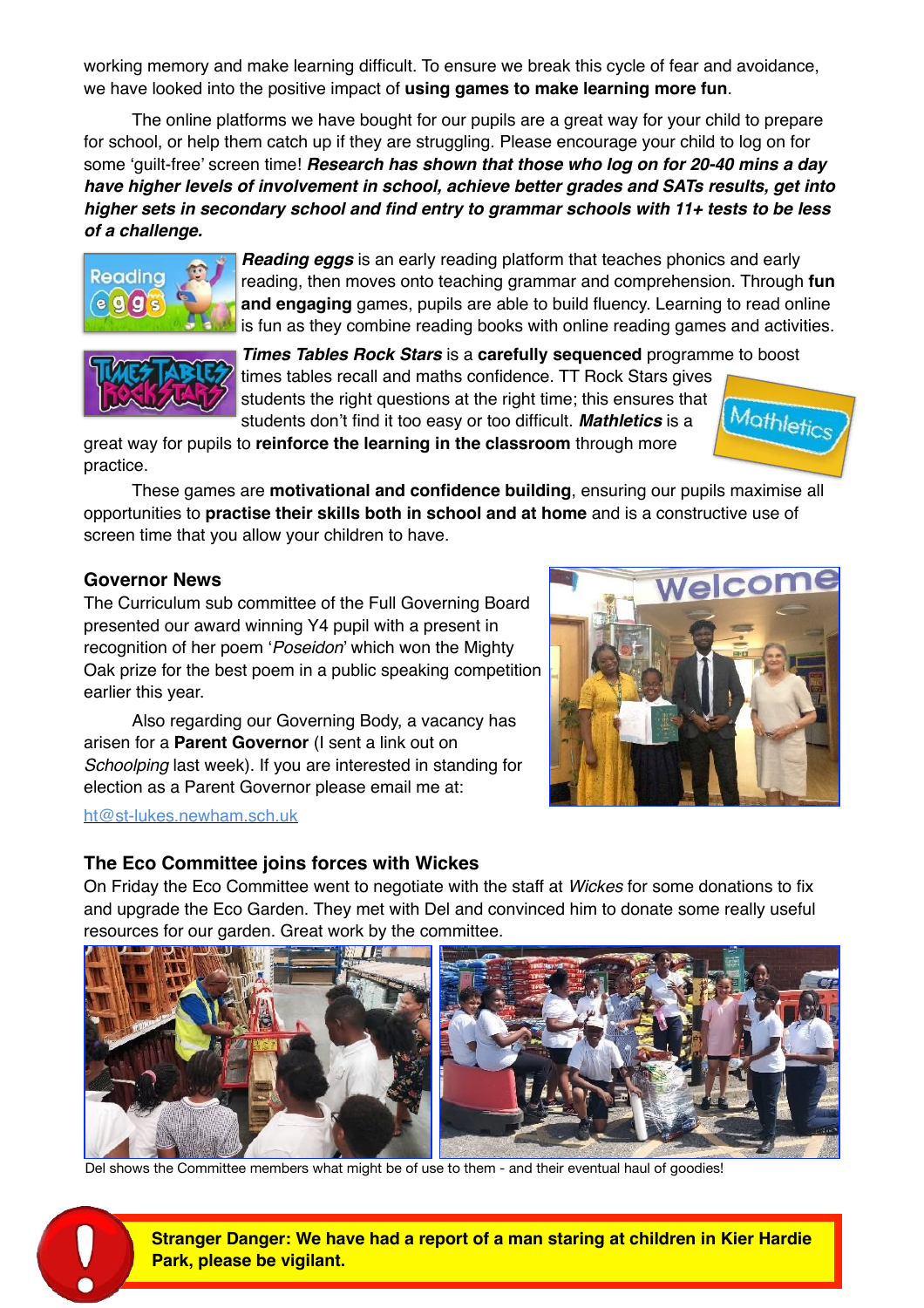#### **GLOBAL WARNING – a message from Hannah in Y6**

*Do you know what climate change is? Climate change is one of the biggest problems the world faces today and whoever says otherwise needs to read this.*

*The Earth's atmosphere is like a greenhouse! It lets the sun's rays through heating up the Earth. This is called solar radiation. Infrared radiation is when the rays bounce back up. However, there are greenhouse gases like methane, carbon dioxide and nitrous oxide that keep the solar radiation in the* 



*atmosphere. Too much of these gases are dangerous leading to climate change and making it unnaturally warm.*

*The reason we have too many greenhouse gases is because of fossil fuels (coal, crude oil and natural gas). Have you ever heard this before? Well if you haven't, humans have been using these for a long time - since the 18th century! We use them for cars, factories or maybe your oven at home! They emit carbon dioxide into the Earth's atmosphere breaking the natural balance.*

*What happens when there are too many greenhouse gases in the atmosphere? The Earth warms up. This is supposed to occur naturally, but we are making it worse! If the Earth is just 1.5 °c hotter than its old average temperature, it may just be too late.*

*But it isn't too late now. It is our job as humans to make a sustainable order for all beings. Other human beings are too stubborn to change their selfish ways. But maybe you can help:*

- *Reuse, reduce, recycle everything that you can.*
- *Plant more trees. They absorb carbon dioxide and produce oxygen.*
- *Turn off unoccupied electricity.*
- *Use electric vehicles.*
- *Use less plastic.*
- *Don't waste paper or food.*
- *Eat less meat. They release methane into the atmosphere which contributes to global warming!*

*If we don't change our selfish ways, animals like polar bears and penguins will become extinct! Those poor animals are dying because the ice that they live/survive on is melting and humans are the ones to blame! Trees and soils are dying. Again, WE are to blame. Most of the animals don't even know what is going on. So it is our job, our responsibility to make a stand for our beloved planet. So what are you still doing here? Go on, reuse, reduce, recycle. Remember this is a warning, a GLOBAL WARNING!*

Please note the remaining summer dates we have listed below and have a peaceful week

# Matt Hipperson

Head Teacher

# **Summer Term Dates**

**June**

20th-22nd **Y6 Residential trip to Stubbers Adventure Camp in Upminster** 23<sup>rd</sup> Windrush Day Assembly 23<sup>rd</sup> 5pm New to Reception in Sept. 2022 meeting